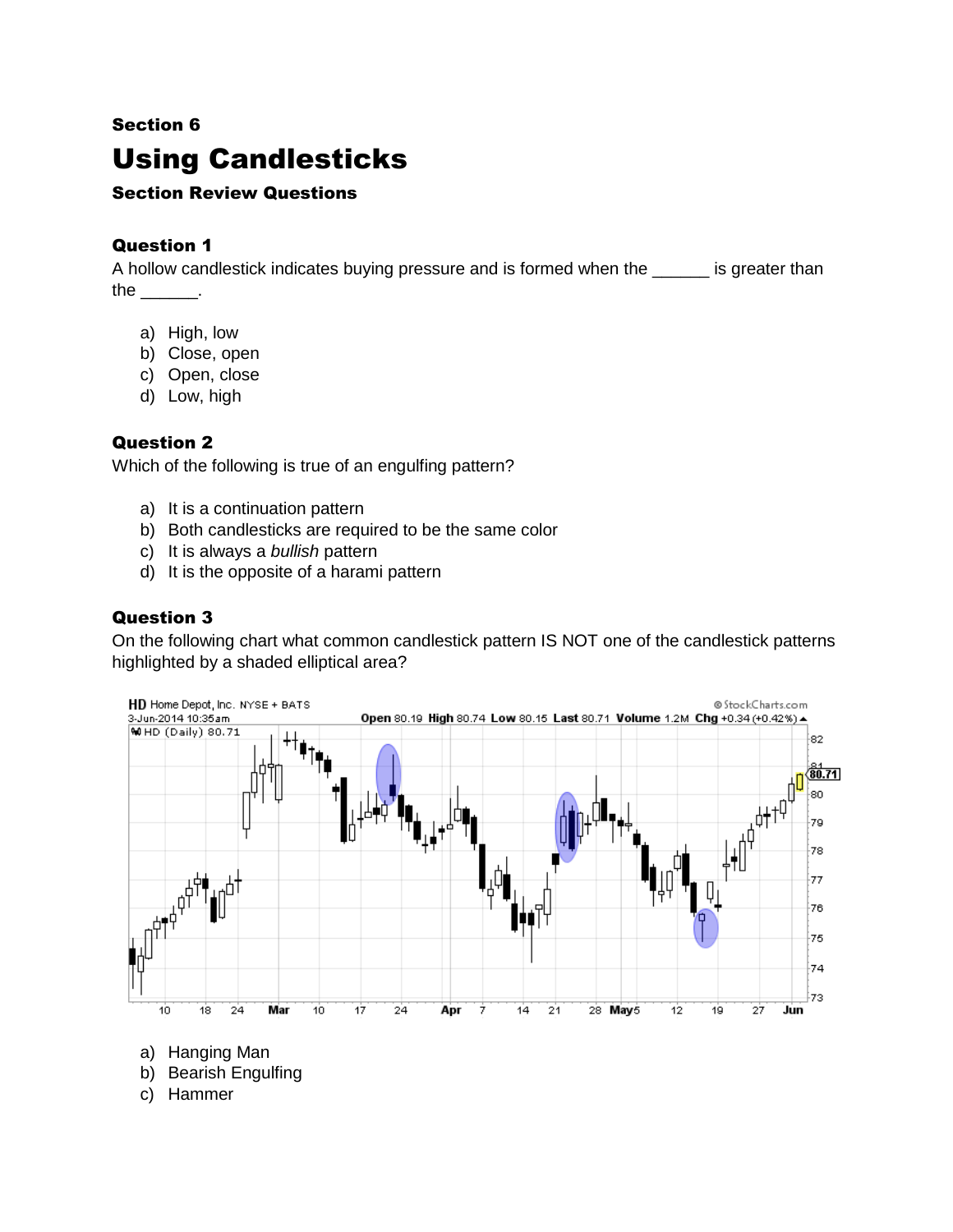d) Shooting Star

### Question 4

When would a doji pattern be most significant?

- a) In the middle of a consolidation period
- b) When there are numerous other doji on the chart
- c) In an uptrend near a previous resistance level
- d) A doji pattern is always significant

#### Question 5

All of the following are important guidelines relating to candlestick reversal patterns **EXCEPT**:

- a) Most candlestick patterns require confirmation
- b) Candlestick patterns cannot be used in conjunction with trend line analysis
- c) Bearish reversal patterns should form within an uptrend
- d) Other Technical Analysis tools should be used as well

#### Question 6

Which of the following is NOT a variation of the candlestick chart?

- a) Heikin-Ashi
- b) Kagi
- c) CandleVolume
- d) Arms CandleVolume